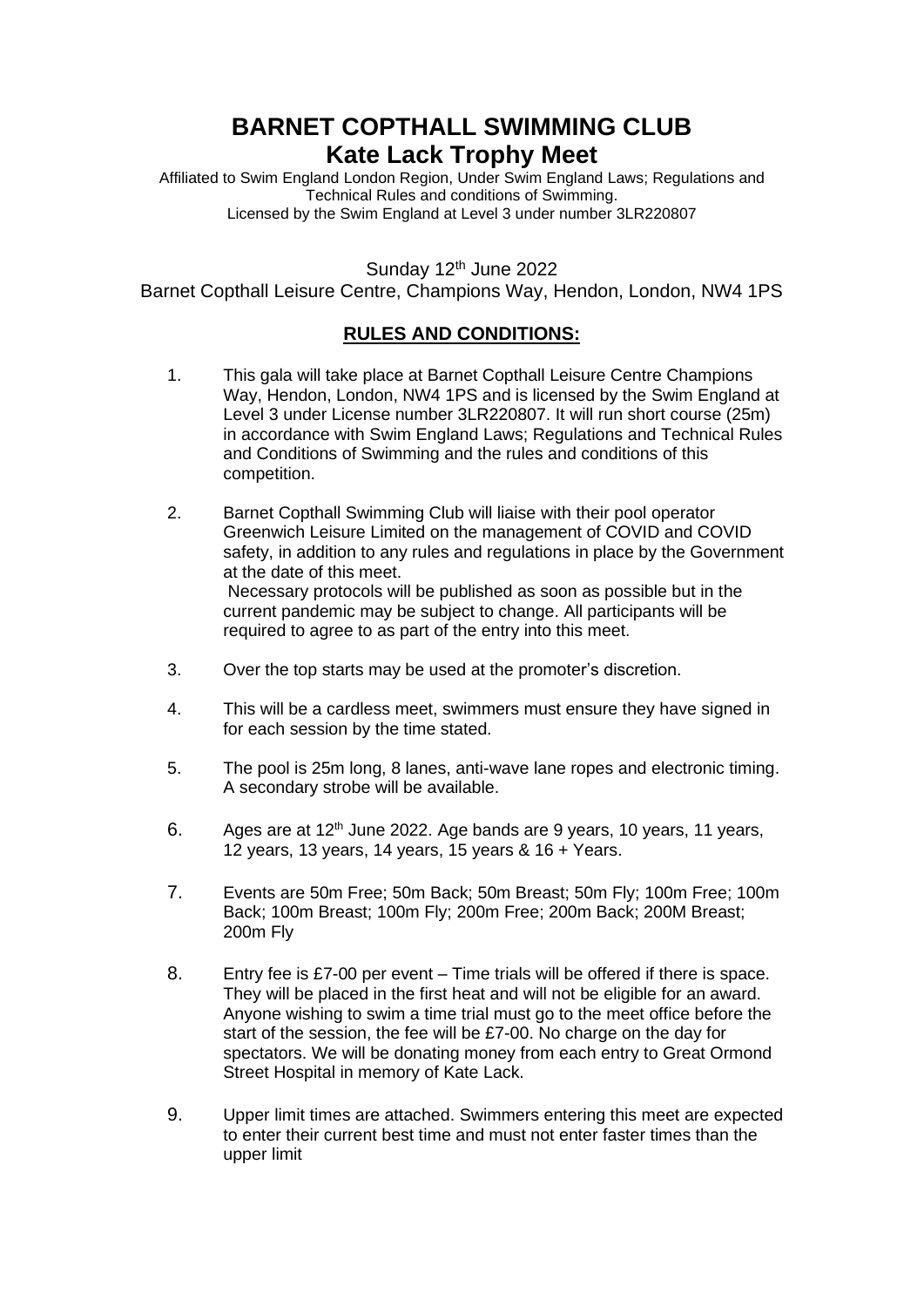- 10. We will process personal data submitted by the swimmer or their club in accordance with the current Privacy Notice published by British Swimming. With respect to this meet we will process personal data for the legitimate purpose of running the gala. The items of personal data processed are name, Swim England number, date of birth, gender and para swimming classification if applicable. During the gala we will process name, gender and competition age in reports for the legitimate purpose of running the gala efficiently. At the end of the gala we will process name, gender, Swim England number and date of birth in the electronic submission made to British Rankings. We will also make this information available on request to the club of the swimmer as the data controller.
- 11. By submitting and accepting entries to the meet, consent is hereby given, as required by the Data Protection Act 1998, to the holding of personal information. The personal information supplied with your entry will be retained securely and will only be used for the legitimate purposes of running the event. This data will be shared by form of results with Swim England (Rankings) and the clubs who have entered the meet. A full copy of the results will be published on the website after the meet. Please be aware that links from our website may take you to external websites that are not covered by our policies. Please ensure that you review their privacy policies before any data is submitted. If any persons want to exercise their right to erasure or processing of their personal data they will need to make a written request to the promoter. We will only hold competition data for 12 months after which it will be destroyed and erased from our systems.
- 12. We follow the wavepower guidance on photography. Anyone wishing to use photographic equipment including mobile phones will need to sign the photography book at the entrance desk, and clearly display a camera pass sticker at all times this is a requirement of the Pool Operator.
- 13. Mobile phones may not be used for making / receiving calls on poolside. If you need to make / receive a call please move to the entrance lobby to do so.
- 14. Mobile phones / camera's etc MUST not be used in the changing rooms at any time.
- 15. All events are heat declared winners. Awards will be given to the top 3 swimmers in each age group .
- 16. The pool will be available for warm up before each session, A second pool will be available during the meet for swim down.
- 17. The promoter reserves the right to restrict entries to meet the allocated pool time, or on grounds of health and safety. The closing date is 25th May 2022.
- 18. Entries to be made on either the attached entry form or by hy tek. swimmers please make payment by one cheque to Barnet Copthall Swimming Club or Bank Transfer.